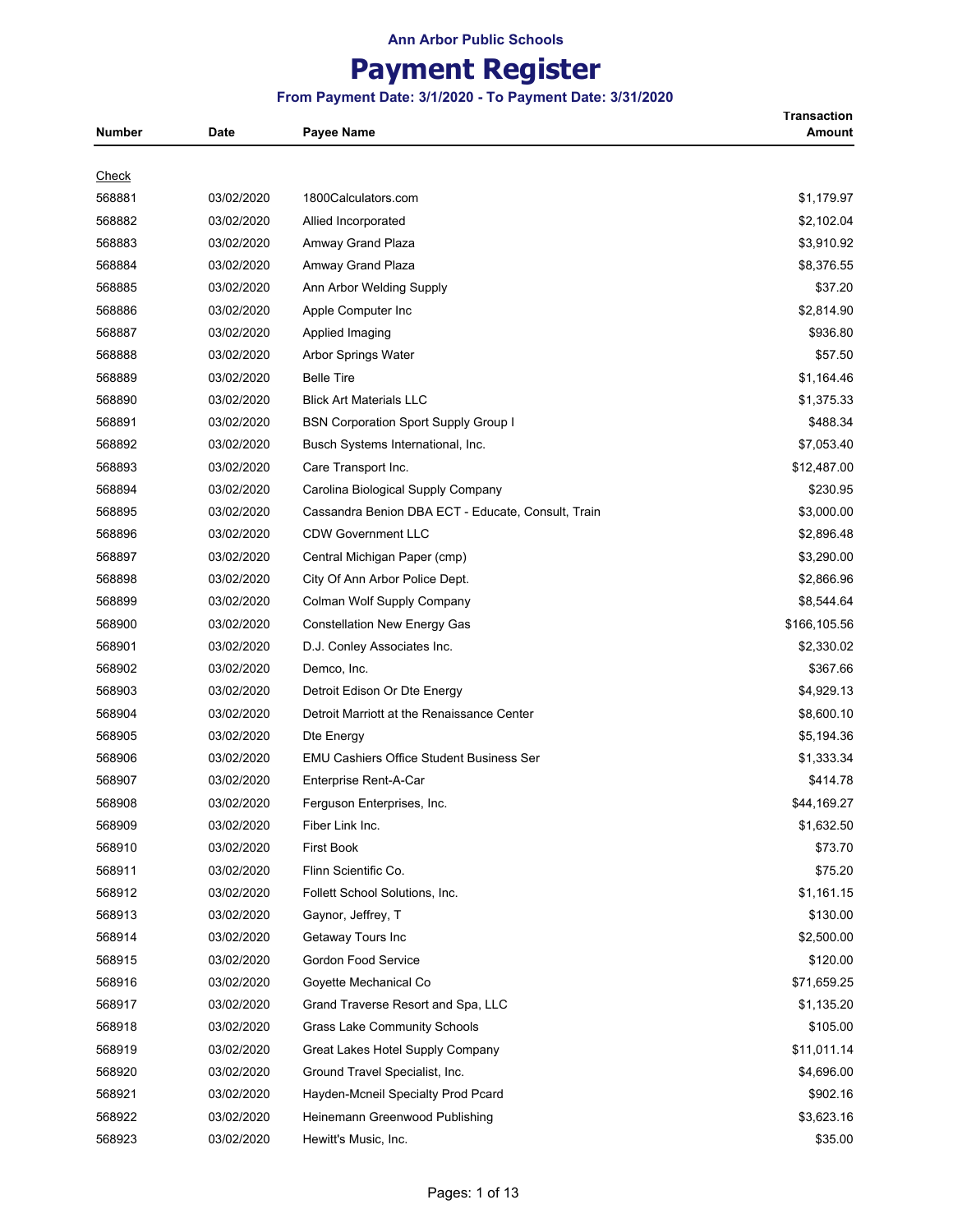# **Payment Register**

| 568924 | 03/02/2020 | Intrastate Distributors, Inc.                     | \$313.33    |
|--------|------------|---------------------------------------------------|-------------|
| 568925 | 03/02/2020 | Iron Mountain                                     | \$123.47    |
| 568926 | 03/02/2020 | Johnson, Bryan, Lee                               | \$130.00    |
| 568927 | 03/02/2020 | Johnstone Supply Detroit Group                    | \$15.70     |
| 568928 | 03/02/2020 | Kelly-Shaieb, Jessica, Leigh                      | \$130.00    |
| 568929 | 03/02/2020 | Lambart, Gregory                                  | \$5,000.00  |
| 568930 | 03/02/2020 | Lazarus, Rebecca, Ruth                            | \$130.00    |
| 568931 | 03/02/2020 | Literati Bookstore                                | \$924.19    |
| 568932 | 03/02/2020 | Lodi Township                                     | \$2,840.00  |
| 568933 | 03/02/2020 | Lucks Music Library                               | \$253.32    |
| 568934 | 03/02/2020 | <b>MBA Research</b>                               | \$525.00    |
| 568935 | 03/02/2020 | <b>Mediscan Staffing Services</b>                 | \$18,655.00 |
| 568936 | 03/02/2020 | Metropolitan Educational Technology Association   | \$7,627.50  |
| 568937 | 03/02/2020 | Michigan Air Products                             | \$1,210.00  |
| 568938 | 03/02/2020 | Michigan Association of School Boards             | \$871.00    |
| 568939 | 03/02/2020 | Michigan Power Rodding, Inc.                      | \$656.00    |
| 568940 | 03/02/2020 | Nicola's Books/little Professor Westgate          | \$34.40     |
| 568941 | 03/02/2020 | NUCO <sub>2</sub> Inc                             | \$451.30    |
| 568942 | 03/02/2020 | Office Depot                                      | \$3,116.70  |
| 568943 | 03/02/2020 | Photo Warehouse                                   | \$250.02    |
| 568944 | 03/02/2020 | Pitney Bowes-Purchase Power                       | \$1,308.00  |
| 568945 | 03/02/2020 | Platt Laundromat, LLC                             | \$98.00     |
| 568946 | 03/02/2020 | Presidio Infrastructure Solutions LLC             | \$4,114.00  |
| 568947 | 03/02/2020 | Project Lead The Way, Inc.                        | \$612.00    |
| 568948 | 03/02/2020 | <b>Quill Corporation</b>                          | \$95.54     |
| 568949 | 03/02/2020 | Scholastic Inc                                    | \$384.62    |
| 568950 | 03/02/2020 | School Nurse Supply, Inc.                         | \$63.21     |
| 568951 | 03/02/2020 | School Specialty Inc*                             | \$701.70    |
| 568952 | 03/02/2020 | Sentinel Technologies Inc                         | \$12,000.00 |
| 568953 | 03/02/2020 | Shar Products Co.                                 | \$247.80    |
| 568954 | 03/02/2020 | Simone Danyiell Lightfoot                         | \$130.00    |
| 568955 | 03/02/2020 | Soliant Health                                    | \$2,100.00  |
| 568956 | 03/02/2020 | Staples Advantage                                 | \$41.03     |
| 568957 | 03/02/2020 | Steve's Custom Signs, Inc.                        | \$2,055.00  |
| 568958 | 03/02/2020 | Susan Eunice Baskett                              | \$130.00    |
| 568959 | 03/02/2020 | SZ3 Consulting                                    | \$1,590.20  |
| 568960 | 03/02/2020 | <b>Team Sports</b>                                | \$9,350.00  |
| 568961 | 03/02/2020 | The Regents of the University of Michigan         | \$6,000.00  |
| 568962 | 03/02/2020 | The Walking Classroom                             | \$500.00    |
| 568963 | 03/02/2020 | Think Social Publishing, Inc Social Thinking Publ | \$402.10    |
| 568964 | 03/02/2020 | <b>Toshiba Business Solutions</b>                 | \$240.00    |
| 568965 | 03/02/2020 | University Of Michigan Cashier Support Paym       | \$7,333.37  |
| 568966 | 03/02/2020 | <b>University Translator Services</b>             | \$1,361.30  |
| 568967 | 03/02/2020 | <b>UPPCC</b>                                      | \$265.00    |
| 568968 | 03/02/2020 | Video And Internet Stuff, Llc                     | \$8,283.65  |
| 568969 | 03/02/2020 | <b>Wolverine Sports Supply</b>                    | \$531.05    |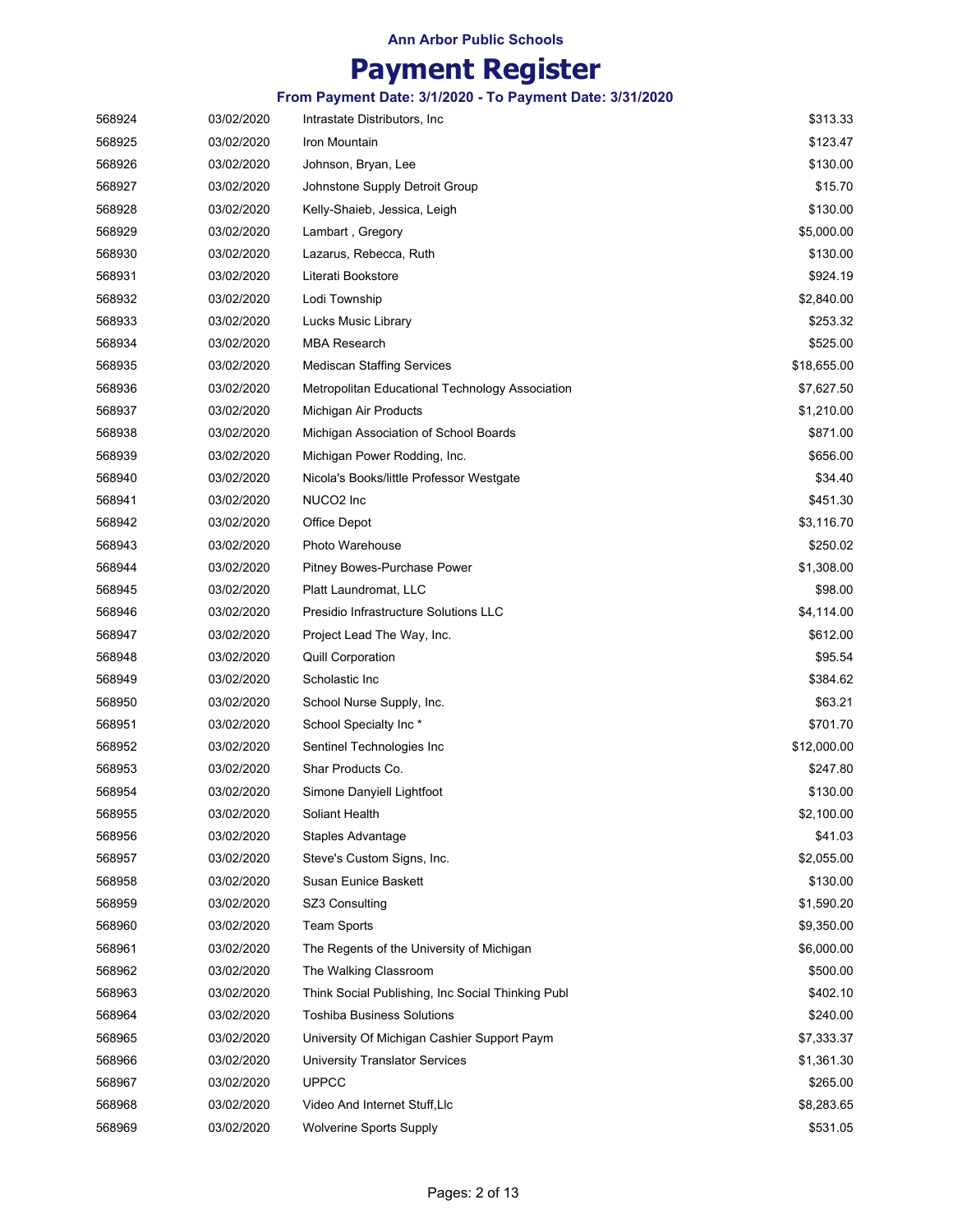# **Payment Register**

| 568970 | 03/02/2020 | Worthington Direct Holdings, LLC                                        | \$1,513.86   |
|--------|------------|-------------------------------------------------------------------------|--------------|
| 568971 | 03/02/2020 | WT Cox Information Services                                             | \$1,036.96   |
| 568972 | 03/05/2020 | A and N Electric, Inc.                                                  | \$8,719.20   |
| 568973 | 03/05/2020 | Adams Street Publishing Co.                                             | \$465.00     |
| 568974 | 03/05/2020 | <b>AFLAC</b>                                                            | \$9,285.42   |
| 568975 | 03/05/2020 | AMF Bowling Centers, Inc.                                               | \$256.00     |
| 568976 | 03/05/2020 | Ann Arbor Area Transportation Authority                                 | \$8,755.43   |
| 568977 | 03/05/2020 | Ann Arbor Center For Independent Living                                 | \$12,250.00  |
| 568978 | 03/05/2020 | Ann Arbor Sport Fencing Club                                            | \$945.81     |
| 568979 | 03/05/2020 | Apple Computer Inc                                                      | \$647.00     |
| 568980 | 03/05/2020 | Arbor Springs Water                                                     | \$74.75      |
| 568981 | 03/05/2020 | <b>ARC Document Solutions LLC</b>                                       | \$427.16     |
| 568982 | 03/05/2020 | Arch Environmental Group, Inc.                                          | \$445.00     |
| 568983 | 03/05/2020 | <b>Arctic Coliseum</b>                                                  | \$2,550.00   |
| 568984 | 03/05/2020 | Aventric Technologies                                                   | \$6,030.00   |
| 568985 | 03/05/2020 | <b>Binell Bros Cutlery &amp; Grinding</b>                               | \$59.00      |
| 568986 | 03/05/2020 | <b>Blick Art Materials LLC</b>                                          | \$289.99     |
| 568987 | 03/05/2020 | Blue Care Network Of Michigan                                           | \$17,545.01  |
| 568988 | 03/05/2020 | Boilers, Controls & Equipment, Inc.                                     | \$68.18      |
| 568989 | 03/05/2020 | <b>British Elite Soccer Training LLC</b>                                | \$2,094.38   |
| 568990 | 03/05/2020 | Broadspire Services Inc.                                                | \$17,299.00  |
| 568991 | 03/05/2020 | <b>Bulldog Records Management Inc.</b>                                  | \$191.43     |
| 568992 | 03/05/2020 | Busch's Valuland-Main St                                                | \$189.51     |
| 568993 | 03/05/2020 | <b>Carpentry Concepts &amp; Ceilings</b>                                | \$944.38     |
| 568994 | 03/05/2020 | Cassandra Benion DBA ECT - Educate, Consult, Train                      | \$3,000.00   |
| 568995 | 03/05/2020 | Central Michigan Paper (cmp)                                            | \$1,771.10   |
| 568996 | 03/05/2020 | Champion Teamwear                                                       | \$608.80     |
| 568997 | 03/05/2020 | Clare Kinberg dba Washtenaw Jewish News and Jewish, Community Media of, | \$125.00     |
| 568998 | 03/05/2020 | Clark Hill PLLC                                                         | \$7,308.00   |
| 568999 | 03/05/2020 | <b>Clinton County RESA</b>                                              | \$30.00      |
| 569000 | 03/05/2020 | Colman Wolf Supply Company                                              | \$12,398.32  |
| 569001 | 03/05/2020 | Crossroads Community Baptist Church                                     | \$13,100.00  |
| 569002 | 03/05/2020 | Customink                                                               | \$247.63     |
| 569003 | 03/05/2020 | <b>DBA Young Rembrandts</b>                                             | \$5,300.00   |
| 569004 | 03/05/2020 | Deaf Community Advocacy Network                                         | \$1,980.00   |
| 569005 | 03/05/2020 | Detroit Edison Or Dte Energy                                            | \$122,351.46 |
| 569006 | 03/05/2020 | Detroit Salt Company Llc                                                | \$5,425.00   |
| 569007 | 03/05/2020 | <b>Dexter Community Schools</b>                                         | \$85.00      |
| 569008 | 03/05/2020 | Dihydro Services Inc                                                    | \$212.00     |
| 569009 | 03/05/2020 | Diocese of Lansing                                                      | \$4,275.00   |
| 569010 | 03/05/2020 | Discount School Supply                                                  | \$78.62      |
| 569011 | 03/05/2020 | Dte Energy                                                              | \$9,716.83   |
| 569012 | 03/05/2020 | Environmental Consulting & Tech. Inc-ECT                                | \$9,537.00   |
| 569013 | 03/05/2020 | Ferguson Enterprises, Inc.                                              | \$106.33     |
| 569014 | 03/05/2020 | <b>Fisher Scientific</b>                                                | \$116.43     |
| 569015 | 03/05/2020 | Follett School Solutions, Inc.                                          | \$439.58     |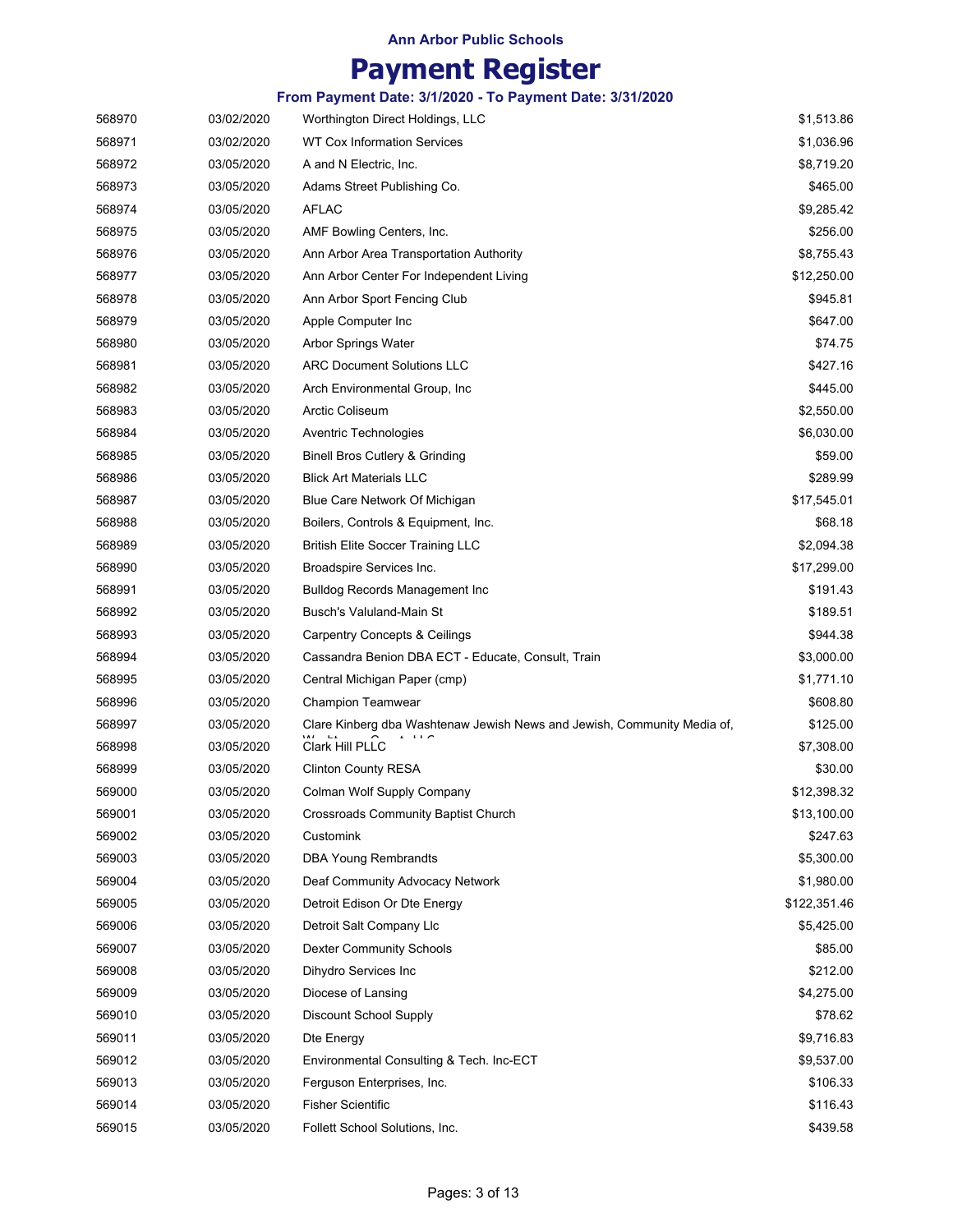# **Payment Register**

| 569016 | 03/05/2020 | Getaway Tours Inc                                | \$3,580.00   |
|--------|------------|--------------------------------------------------|--------------|
| 569017 | 03/05/2020 | <b>Gordon Food Service</b>                       | \$1,377.27   |
| 569018 | 03/05/2020 | <b>Grand Blanc Printing</b>                      | \$8,391.60   |
| 569019 | 03/05/2020 | Great Lakes Environmental Service, Inc.          | \$50,889.82  |
| 569020 | 03/05/2020 | H.V. Burton Company                              | \$4,004.62   |
| 569021 | 03/05/2020 | Hewitt's Music, Inc.                             | \$95.00      |
| 569022 | 03/05/2020 | International Baccalaureate Organization         | \$450.00     |
| 569023 | 03/05/2020 | Ira Glovinsky, Ph.D.                             | \$700.00     |
| 569024 | 03/05/2020 | Istudio Projects Inc.                            | \$1,900.00   |
| 569025 | 03/05/2020 | J.C. Ehrlich Pest Control                        | \$2,339.00   |
| 569026 | 03/05/2020 | Jackson Service Company                          | \$1,996.00   |
| 569027 | 03/05/2020 | James Lee Michaels DBA Avery Systems             | \$1,967.00   |
| 569028 | 03/05/2020 | Johnstone Supply Detroit Group                   | \$70.35      |
| 569029 | 03/05/2020 | Kone Incorporated                                | \$438.91     |
| 569030 | 03/05/2020 | Lakeshore Learning Materials                     | \$270.10     |
| 569031 | 03/05/2020 | Let's Go Transportation Services                 | \$16,720.25  |
| 569032 | 03/05/2020 | Livonia Ice Hockey Officials, Inc.               | \$100.00     |
| 569033 | 03/05/2020 | Lucks Music Library                              | \$228.39     |
| 569034 | 03/05/2020 | Madonna University                               | \$70.00      |
| 569035 | 03/05/2020 | Mea Financial Services Inc. Group Term Life      | \$3,915.32   |
| 569036 | 03/05/2020 | Medco Supply Co (lockbox) Or Masune & Surgical S | \$686.28     |
| 569037 | 03/05/2020 | MEMSPA MI Elem. & Middle School Principals Assoc | \$15,000.00  |
| 569038 | 03/05/2020 | Meridian Winds LLC                               | \$1,074.80   |
| 569039 | 03/05/2020 | Messa (370)                                      | \$497,569.88 |
| 569040 | 03/05/2020 | Metro Delivery, Inc.                             | \$462.72     |
| 569041 | 03/05/2020 | MI Metro High School Hockey League               | \$250.00     |
| 569042 | 03/05/2020 | Michigan Air Products                            | \$1,450.00   |
| 569043 | 03/05/2020 | Michigan Feldenkrais LLC                         | \$610.88     |
| 569044 | 03/05/2020 | Michigan Interpreting Services, Inc.             | \$1,224.00   |
| 569045 | 03/05/2020 | Michigan Power Rodding, Inc.                     | \$670.00     |
| 569046 | 03/05/2020 | Midwest Graphics & Awards, Inc.                  | \$1,482.40   |
| 569047 | 03/05/2020 | Miller Canfield Paddock Stone Plc                | \$4,660.00   |
| 569048 | 03/05/2020 | Molten USA, Inc.                                 | \$826.00     |
| 569049 | 03/05/2020 | N <sub>2y</sub> , Inc                            | \$17,493.27  |
| 569050 | 03/05/2020 | Naacp-Ann Arbor Branch                           | \$3,500.00   |
| 569051 | 03/05/2020 | National Business Institute                      | \$349.00     |
| 569052 | 03/05/2020 | Nicola's Books/little Professor Westgate         | \$774.01     |
| 569053 | 03/05/2020 | NUCO2 Inc                                        | \$528.05     |
| 569054 | 03/05/2020 | Nzoma Educational Consulting Grp, LLC            | \$1,570.00   |
| 569055 | 03/05/2020 | Office Depot                                     | \$2,165.67   |
| 569056 | 03/05/2020 | Oriental Trading Co.                             | \$84.64      |
| 569057 | 03/05/2020 | Peaceful Dragon School                           | \$466.09     |
| 569058 | 03/05/2020 | Pediatric Therapy Associates                     | \$52,417.50  |
| 569059 | 03/05/2020 | Pinckney High School                             | \$100.00     |
| 569060 | 03/05/2020 | Play By Design, LLC                              | \$3,951.68   |
| 569061 | 03/05/2020 | Premier Aerial & Fleet Inspections               | \$5,067.79   |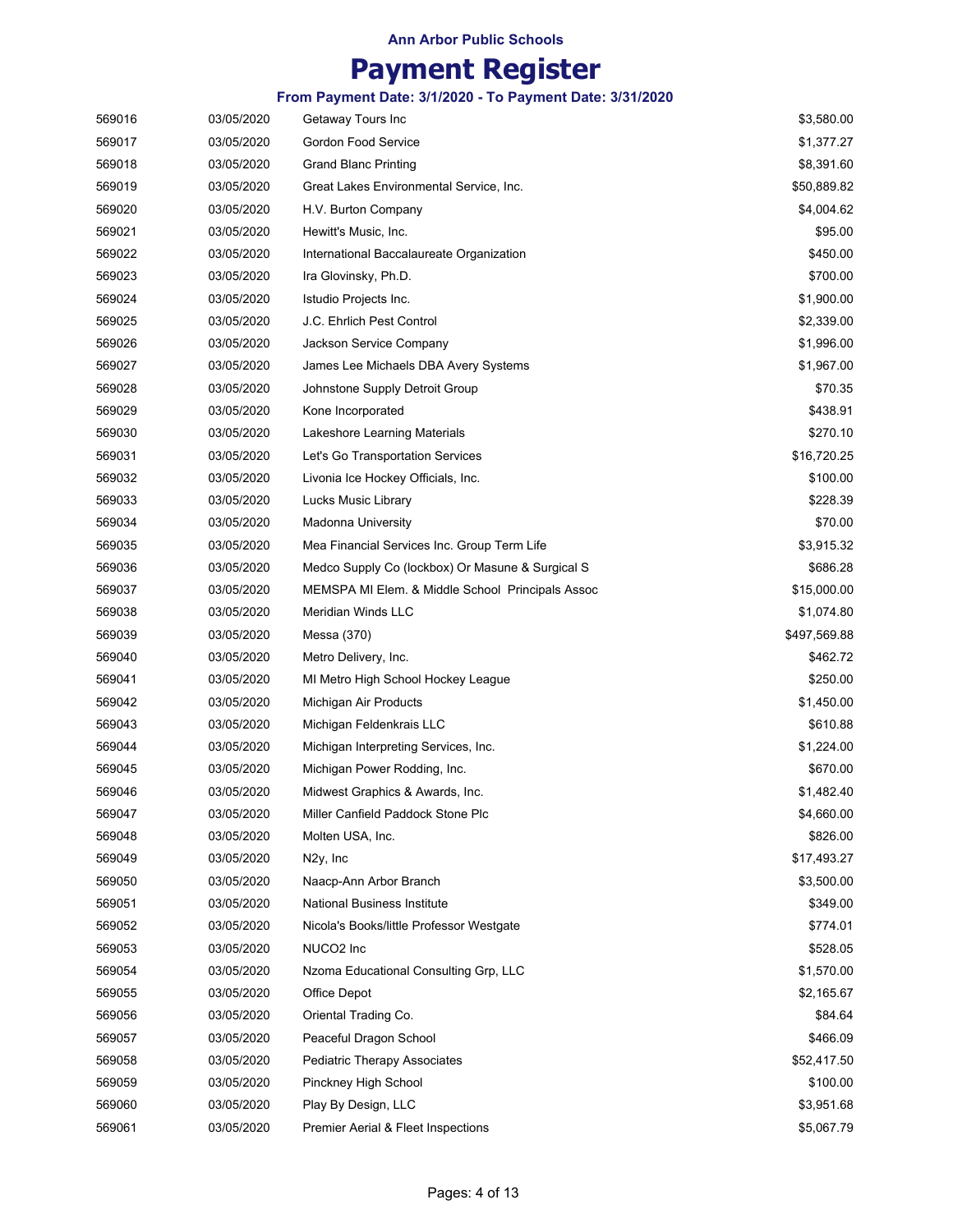# **Payment Register**

| 569062 | 03/05/2020 | <b>Priority Health</b>                             | \$1,870,317.75 |
|--------|------------|----------------------------------------------------|----------------|
| 569063 | 03/05/2020 | Professional Outreach Counseling Services          | \$2,700.00     |
| 569064 | 03/05/2020 | PSAT                                               | \$11,871.00    |
| 569065 | 03/05/2020 | Regents of the University of Michigan              | \$78.00        |
| 569066 | 03/05/2020 | RKA Petroleum Companies, Inc.                      | \$46,168.95    |
| 569067 | 03/05/2020 | Rodney Lamar Page                                  | \$150.00       |
| 569068 | 03/05/2020 | <b>Rovin Ceramics</b>                              | \$508.89       |
| 569069 | 03/05/2020 | S & S Worldwide, Inc.                              | \$147.05       |
| 569070 | 03/05/2020 | School Nurse Supply, Inc.                          | \$132.36       |
| 569071 | 03/05/2020 | School Specialty Inc*                              | \$4,988.09     |
| 569072 | 03/05/2020 | ScreenLine, LLC                                    | \$1,812.50     |
| 569073 | 03/05/2020 | Set-Seg (Opt & Gtl)                                | \$1,128.10     |
| 569074 | 03/05/2020 | Shar Products Co.                                  | \$75.00        |
| 569075 | 03/05/2020 | Signarama Ann Arbor                                | \$285.00       |
| 569076 | 03/05/2020 | Spartan Speech                                     | \$60.00        |
| 569077 | 03/05/2020 | Staples Advantage                                  | \$1,845.93     |
| 569078 | 03/05/2020 | State Of MI Dept. Of Labor & Economic Growth       | \$1,450.00     |
| 569079 | 03/05/2020 | Steve's Custom Signs, Inc.                         | \$285.00       |
| 569080 | 03/05/2020 | Stone & Dirt                                       | \$18,200.00    |
| 569081 | 03/05/2020 | <b>Sunbelt Staffing</b>                            | \$6,840.00     |
| 569082 | 03/05/2020 | The Arbiter                                        | \$1,781.50     |
| 569083 | 03/05/2020 | The Heaney Group                                   | \$2,365.52     |
| 569084 | 03/05/2020 | The Regents of the University of Michigan          | \$8,047.00     |
| 569085 | 03/05/2020 | The Sherwin-Williams Company                       | \$881.05       |
| 569086 | 03/05/2020 | The Sherwin-Williams Company                       | \$94.32        |
| 569087 | 03/05/2020 | The Sherwin-Williams Company                       | \$1,062.40     |
| 569088 | 03/05/2020 | Therapy Shoppe Inc.                                | \$37.48        |
| 569089 | 03/05/2020 | Town & Country Pools                               | \$1,191.00     |
| 569090 | 03/05/2020 | Tredroc Tire Services, LLC                         | \$2,441.46     |
| 569091 | 03/05/2020 | <b>Underground Printing</b>                        | \$6,432.73     |
| 569092 | 03/05/2020 | Unit Packaging                                     | \$761.25       |
| 569093 | 03/05/2020 | University Of Michigan Cashier Support Paym        | \$666.67       |
| 569094 | 03/05/2020 | Unum Life Insurance Company Of America             | \$3,901.77     |
| 569095 | 03/05/2020 | Unum Long/Short Term Insurance Company Of America  | \$12,071.91    |
| 569096 | 03/05/2020 | US Foods, Inc.                                     | \$2,790.27     |
| 569097 | 03/05/2020 | Ward's Natural Science Est.llc                     | \$149.65       |
| 569098 | 03/05/2020 | Washtenaw County School Age Child Care Association | \$720.00       |
| 569099 | 03/05/2020 | Washtenaw Glass Co.                                | \$643.13       |
| 569100 | 03/05/2020 | Washtenaw Intermediate School District             | \$559.79       |
| 569101 | 03/05/2020 | Waste Management                                   | \$804.52       |
| 569102 | 03/05/2020 | West Music Company Inc                             | \$1,615.50     |
| 569103 | 03/05/2020 | <b>Wolverine Sports Supply</b>                     | \$732.50       |
| 569104 | 03/05/2020 | Wolverine Supply Inc                               | \$1,517.52     |
| 569105 | 03/05/2020 | Qu, Liu                                            | \$64.10        |
| 569106 | 03/12/2020 | Asset Acceptance LLC                               | \$230.80       |
| 569107 | 03/12/2020 | Berndt & Associates, P.C.                          | \$120.89       |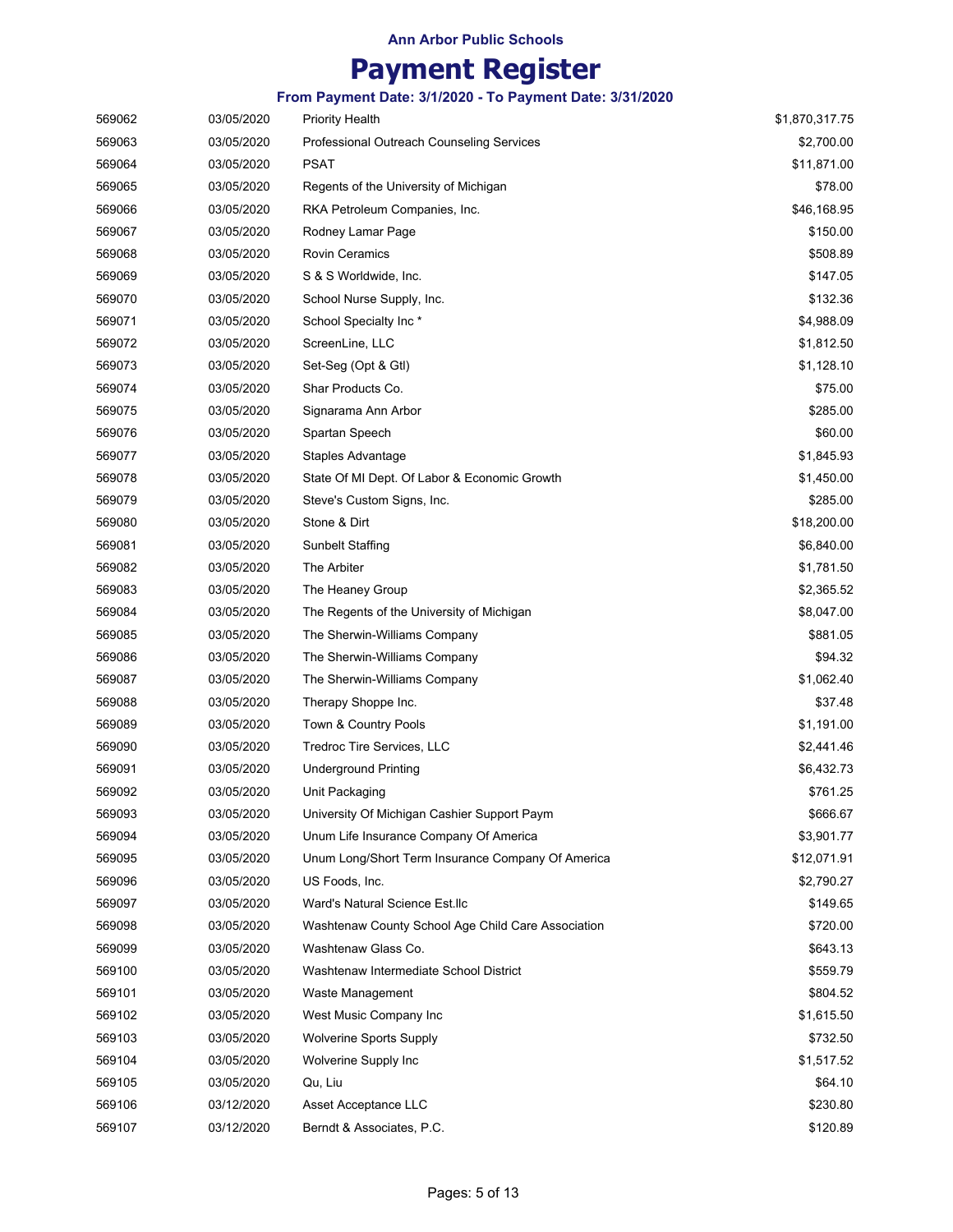# **Payment Register**

| 569108 | 03/12/2020 | David Lowell's Towing                             | \$37.67     |
|--------|------------|---------------------------------------------------|-------------|
| 569109 | 03/12/2020 | First Loan                                        | \$105.84    |
| 569110 | 03/12/2020 | Michigan Department of Treasury                   | \$374.90    |
| 569111 | 03/12/2020 | Michigan Education Association (MEA)              | \$472.83    |
| 569112 | 03/12/2020 | Michigan Guaranty Agency                          | \$84.45     |
| 569113 | 03/12/2020 | Michigan Guaranty Agency                          | \$16.11     |
| 569114 | 03/12/2020 | Oklahoma Centralized Support Registry- FOC 711    | \$311.90    |
| 569115 | 03/12/2020 | Pioneer Credit Recovery                           | \$300.19    |
| 569116 | 03/12/2020 | State of Kansas                                   | \$205.20    |
| 569117 | 03/12/2020 | Stuart M. Collis (49530)                          | \$730.58    |
| 569118 | 03/12/2020 | U.S. Department of Education AWG or Pamela Tooson | \$492.56    |
| 569119 | 03/12/2020 | U.S. Department of Education or Daniel L. Cobello | \$109.45    |
| 569120 | 03/12/2020 | University Of Michigan Credit Union               | \$50.00     |
| 569121 | 03/12/2020 | US Department Of Education                        | \$300.19    |
| 569122 | 03/12/2020 | US Department of Justice                          | \$60.00     |
| 569123 | 03/12/2020 | Weber & Olcese, P.L.C                             | \$566.26    |
| 569124 | 03/12/2020 | Allied Interstate Inc.                            | \$278.63    |
| 569125 | 03/12/2020 | Chapter 13 Trustee                                | \$253.85    |
| 569126 | 03/12/2020 | Michigan Guaranty Agency                          | \$198.40    |
| 569127 | 03/12/2020 | Michigan State Disbursement Unit                  | \$4,829.07  |
| 569128 | 03/12/2020 | Office Of The Chapter 13 Trustee                  | \$516.59    |
| 569129 | 03/12/2020 | U.S. Department Of Education                      | \$199.49    |
| 569130 | 03/12/2020 | United States Treasury                            | \$271.63    |
| 569131 | 03/12/2020 | US Department Of Education                        | \$118.66    |
| 569132 | 03/12/2020 | US Department Of Education                        | \$84.39     |
| 569133 | 03/12/2020 | US Department Of Education                        | \$84.03     |
| 569134 | 03/12/2020 | US Dept Of Education                              | \$203.57    |
| 569135 | 03/12/2020 | Washington State Support Registry                 | \$230.76    |
| 569136 | 03/13/2020 | A and N Electric, Inc.                            | \$14,661.00 |
| 569137 | 03/13/2020 | <b>AM Services</b>                                | \$30,570.00 |
| 569138 | 03/13/2020 | Amazon.com LLC                                    | \$1,353.05  |
| 569139 | 03/13/2020 | Ann Arbor Area Transportation Authority           | \$300.00    |
| 569140 | 03/13/2020 | <b>Applause Learning Resources</b>                | \$57.85     |
| 569141 | 03/13/2020 | Apple Computer Inc                                | \$23,540.50 |
| 569142 | 03/13/2020 | <b>Arbor Springs Water</b>                        | \$44.50     |
| 569143 | 03/13/2020 | <b>Blick Art Materials LLC</b>                    | \$363.54    |
| 569144 | 03/13/2020 | Boilers, Controls & Equipment, Inc.               | \$5,003.50  |
| 569145 | 03/13/2020 | <b>Carpentry Concepts &amp; Ceilings</b>          | \$652.37    |
| 569146 | 03/13/2020 | <b>CDW Government LLC</b>                         | \$3,704.08  |
| 569147 | 03/13/2020 | CEI Michigan LLC                                  | \$19,481.00 |
| 569148 | 03/13/2020 | Cengage Learning                                  | \$40.00     |
| 569149 | 03/13/2020 | Central Michigan Paper (cmp)                      | \$3,290.00  |
| 569150 | 03/13/2020 | Chelsea Lumber Company                            | \$1,608.54  |
| 569151 | 03/13/2020 | Collins And Blaha, P.C.                           | \$41,103.00 |
| 569152 | 03/13/2020 | Davis Vision                                      | \$3,285.45  |
| 569153 | 03/13/2020 | Detroit Edison Or Dte Energy                      | \$3,201.41  |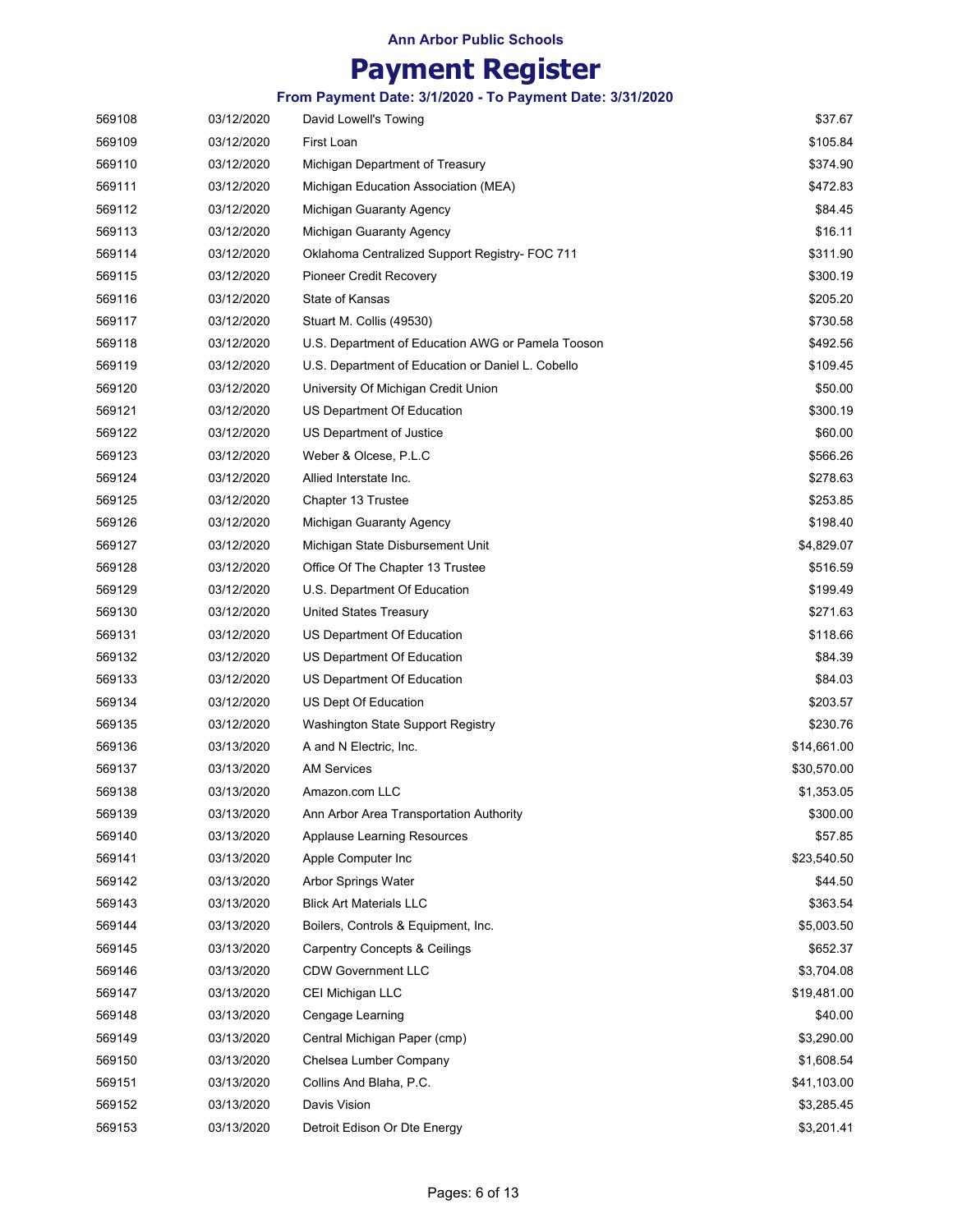# **Payment Register**

| 569154 | 03/13/2020 | Dollar Bill Copying                              | \$831.31    |
|--------|------------|--------------------------------------------------|-------------|
| 569155 | 03/13/2020 | Don Johnston Inc                                 | \$432.00    |
| 569156 | 03/13/2020 | Dte Energy                                       | \$22,001.48 |
| 569157 | 03/13/2020 | Ferguson Enterprises, Inc.                       | \$28,737.11 |
| 569158 | 03/13/2020 | Fiber Link Inc.                                  | \$2,462.75  |
| 569159 | 03/13/2020 | Follett School Solutions, Inc.                   | \$169.99    |
| 569160 | 03/13/2020 | Golden Limousine Inc                             | \$3,300.00  |
| 569161 | 03/13/2020 | Gordon Food Service                              | \$120.84    |
| 569162 | 03/13/2020 | Goyette Mechanical Co                            | \$95,417.61 |
| 569163 | 03/13/2020 | Great Lakes Environmental Service, Inc.          | \$21,992.00 |
| 569164 | 03/13/2020 | Great Lakes Furniture Supply Inc.                | \$3,080.00  |
| 569165 | 03/13/2020 | Herald Publishing-Commercial Pcard - Printing    | \$525.00    |
| 569166 | 03/13/2020 | John Adrian Wylie                                | \$1,275.00  |
| 569167 | 03/13/2020 | Lawton School PTO                                | \$459.14    |
| 569168 | 03/13/2020 | Learning Ally, Inc.                              | \$990.00    |
| 569169 | 03/13/2020 | <b>MACUL</b>                                     | \$4,251.00  |
| 569170 | 03/13/2020 | <b>Madison Electric</b>                          | \$1,406.32  |
| 569171 | 03/13/2020 | Marenem, Inc.                                    | \$165.00    |
| 569172 | 03/13/2020 | Mcgraw-Hill School Education                     | \$269.48    |
| 569173 | 03/13/2020 | Medco Supply Co (lockbox) Or Masune & Surgical S | \$128.55    |
| 569174 | 03/13/2020 | Melanie P. Muir Chris Cakes Of Michi             | \$400.00    |
| 569175 | 03/13/2020 | Metro Waste Service                              | \$680.00    |
| 569176 | 03/13/2020 | Michigan HOSA                                    | \$5,700.00  |
| 569177 | 03/13/2020 | Michigan Interscholastic Forensic Association    | \$500.00    |
| 569178 | 03/13/2020 | Michigan Power Rodding, Inc.                     | \$519.00    |
| 569179 | 03/13/2020 | Michigan School Business Officials/MSBO          | \$1,190.00  |
| 569180 | 03/13/2020 | Miller Canfield Paddock Stone Plc                | \$5,014.67  |
| 569181 | 03/13/2020 | MODULARHOSE.COM                                  | \$192.19    |
| 569182 | 03/13/2020 | NCS Pearson, Inc.                                | \$239.75    |
| 569183 | 03/13/2020 | NeoFunds by Neopost                              | \$139.00    |
| 569184 | 03/13/2020 | Nicola's Books/little Professor Westgate         | \$386.28    |
| 569185 | 03/13/2020 | NUCO2 Inc                                        | \$241.43    |
| 569186 | 03/13/2020 | Office Depot                                     | \$4,798.39  |
| 569187 | 03/13/2020 | <b>OHM Advisors</b>                              | \$25,150.25 |
| 569188 | 03/13/2020 | Plante & Moran, PLLC                             | \$2,275.00  |
| 569189 | 03/13/2020 | PSAT                                             | \$6,074.10  |
| 569190 | 03/13/2020 | <b>Quill Corporation</b>                         | \$21.42     |
| 569191 | 03/13/2020 | RJ Landau Partners                               | \$11,325.00 |
| 569192 | 03/13/2020 | Roberts Installation & Repair                    | \$845.00    |
| 569193 | 03/13/2020 | Rocket Enterprise, Inc.                          | \$1,185.00  |
| 569194 | 03/13/2020 | Safety Kleen                                     | \$439.34    |
| 569195 | 03/13/2020 | Scholastic Inc                                   | \$4,226.14  |
| 569196 | 03/13/2020 | School Health Corporation                        | \$315.16    |
| 569197 | 03/13/2020 | School Specialty Inc*                            | \$1,302.59  |
| 569198 | 03/13/2020 | ScreenLine, LLC                                  | \$502.50    |
| 569199 | 03/13/2020 | Shamrock Floor Inc                               | \$2,127.09  |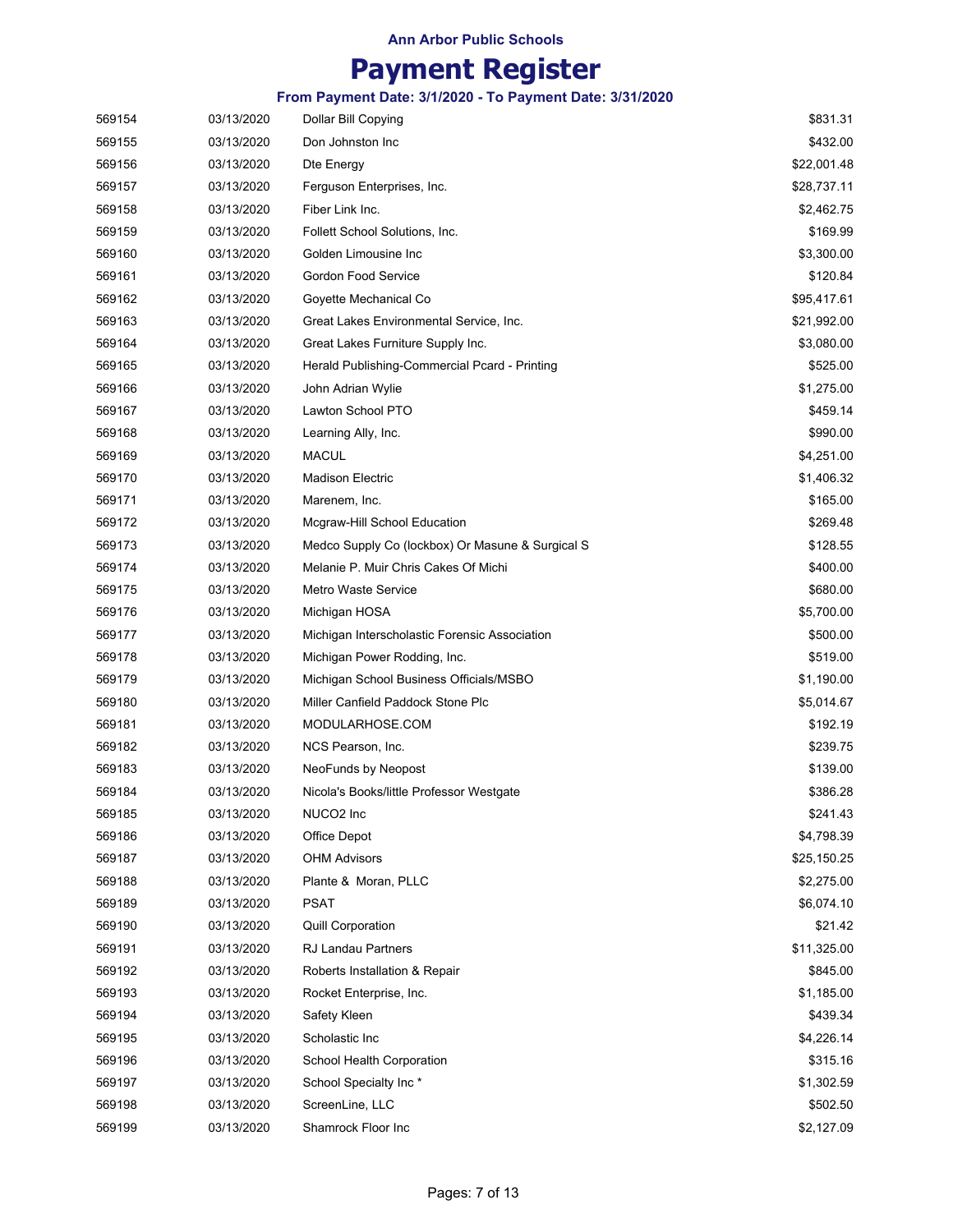# **Payment Register**

| 569200 | 03/13/2020 | Snap-on Industrial a Division of IDSC Holdings LLC | \$12,684.37  |
|--------|------------|----------------------------------------------------|--------------|
| 569201 | 03/13/2020 | Susan Eunice Baskett                               | \$237.18     |
| 569202 | 03/13/2020 | <b>Talx Corporation</b>                            | \$108.60     |
| 569203 | 03/13/2020 | Texthelp Inc                                       | \$100.00     |
| 569204 | 03/13/2020 | The Argus-Press Company                            | \$634.64     |
| 569205 | 03/13/2020 | The Enrico Group                                   | \$46,852.01  |
| 569206 | 03/13/2020 | <b>Theatrical Rights Worldwide</b>                 | \$85.00      |
| 569207 | 03/13/2020 | TIs Productions, Inc.                              | \$79.95      |
| 569208 | 03/13/2020 | Total Armored Car Service, Inc.                    | \$326.74     |
| 569209 | 03/13/2020 | UA 190-IBEW 252, LLC                               | \$200.00     |
| 569210 | 03/13/2020 | Unit Packaging                                     | \$3,536.45   |
| 569211 | 03/13/2020 | <b>University Translator Services</b>              | \$6,403.29   |
| 569212 | 03/13/2020 | Unum Life Insurance Company Of America             | \$3,892.98   |
| 569213 | 03/13/2020 | Urban Collaborative                                | \$4,100.00   |
| 569214 | 03/13/2020 | Video And Internet Stuff, Llc                      | \$1,825.00   |
| 569215 | 03/13/2020 | W.J. O'Neil Company                                | \$7,976.95   |
| 569216 | 03/13/2020 | <b>Washtenaw Community College</b>                 | \$22,844.67  |
| 569217 | 03/13/2020 | Washtenaw County Clerk/register                    | \$131,265.82 |
| 569218 | 03/13/2020 | Washtenaw County Treasurer Office                  | \$4,160.21   |
| 569219 | 03/13/2020 | West Michigan Baseball Franchising LLC             | \$157.68     |
| 569220 | 03/13/2020 | Wolverine Supply Inc                               | \$2,191.01   |
| 569221 | 03/13/2020 | Paradigm Equities Inc                              | \$854.00     |
| 569222 | 03/13/2020 | Chettleburgh, William                              | \$81.09      |
| 569223 | 03/13/2020 | Gendera, Andreia                                   | \$233.91     |
| 569224 | 03/13/2020 | Page, Dorrian                                      | \$54.98      |
| 569225 | 03/19/2020 | Amazon.com LLC                                     | \$388.58     |
| 569226 | 03/19/2020 | Arch Environmental Group, Inc.                     | \$23,280.97  |
| 569227 | 03/19/2020 | Building Technology Associates, Inc.               | \$8,715.00   |
| 569228 | 03/19/2020 | Busch's Valuland-Main St                           | \$310.19     |
| 569229 | 03/19/2020 | Center for Neuropsychology & Learning              | \$2,500.00   |
| 569230 | 03/19/2020 | Cintas                                             | \$87.71      |
| 569231 | 03/19/2020 | Compass Group, DBA Chartwells K-12                 | \$421,536.48 |
| 569232 | 03/19/2020 | <b>Constellation New Energy Gas</b>                | \$169,734.82 |
| 569233 | 03/19/2020 | Detroit Edison Or Dte Energy                       | \$80,848.87  |
| 569234 | 03/19/2020 | Discount School Supply                             | \$121.45     |
| 569235 | 03/19/2020 | Dte Energy                                         | \$9,682.37   |
| 569236 | 03/19/2020 | Excel Enrichment II LLC, DBA Nuts About Science    | \$1,865.01   |
| 569237 | 03/19/2020 | Gordon Food Service                                | \$2,850.26   |
| 569238 | 03/19/2020 | Goyette Mechanical Co                              | \$126,347.68 |
| 569239 | 03/19/2020 | <b>Graduation Alliance</b>                         | \$40,450.00  |
| 569240 | 03/19/2020 | Great Lakes Hotel Supply Company                   | \$89,105.00  |
| 569241 | 03/19/2020 | Innovative Communications Inc.                     | \$104,126.83 |
| 569242 | 03/19/2020 | Inventive Technology, Inc.                         | \$24,484.00  |
| 569243 | 03/19/2020 | Iron Mountain                                      | \$193.32     |
| 569244 | 03/19/2020 | J W Pepper & Sons, Inc                             | \$123.47     |
| 569245 | 03/19/2020 | JDRM Engineering, Inc.                             | \$7,757.50   |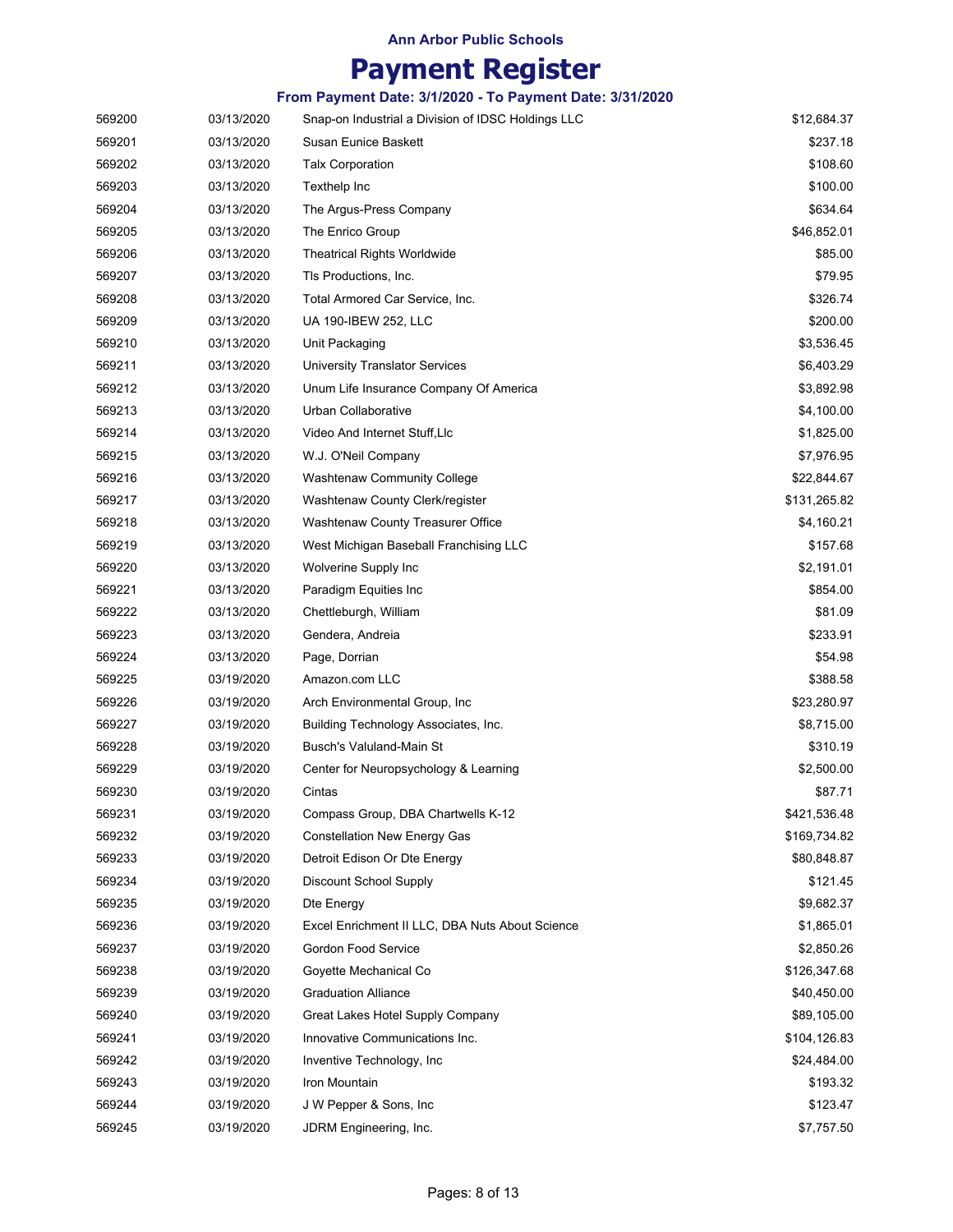# **Payment Register**

| 569246 | 03/19/2020 | Jewish Family Services Of Washtenaw Cty Inc.      | \$1,490.00  |
|--------|------------|---------------------------------------------------|-------------|
| 569247 | 03/19/2020 | Kone Incorporated                                 | \$536.05    |
| 569248 | 03/19/2020 | Little Bands LLC                                  | \$1,530.00  |
| 569249 | 03/19/2020 | <b>Madison Electric</b>                           | \$1,369.26  |
| 569250 | 03/19/2020 | <b>Meridian Winds LLC</b>                         | \$492.00    |
| 569251 | 03/19/2020 | MI High School Athletic Association               | \$1,624.20  |
| 569252 | 03/19/2020 | Michigan Feldenkrais LLC                          | \$311.41    |
| 569253 | 03/19/2020 | <b>Musical Resources</b>                          | \$760.75    |
| 569254 | 03/19/2020 | Nicola's Books/little Professor Westgate          | \$159.94    |
| 569255 | 03/19/2020 | Office Depot                                      | \$878.48    |
| 569256 | 03/19/2020 | <b>OHM Advisors</b>                               | \$1,411.00  |
| 569257 | 03/19/2020 | Oriental Trading Co.                              | \$20.30     |
| 569258 | 03/19/2020 | Professional Outreach Counseling Services         | \$15,150.00 |
| 569259 | 03/19/2020 | Quench USA Inc.                                   | \$79.90     |
| 569260 | 03/19/2020 | RKA Petroleum Companies, Inc.                     | \$21,359.78 |
| 569261 | 03/19/2020 | <b>Rovin Ceramics</b>                             | \$179.50    |
| 569262 | 03/19/2020 | School Nurse Supply, Inc.                         | \$134.62    |
| 569263 | 03/19/2020 | Securitas Security Services USA, Inc.             | \$49,844.85 |
| 569264 | 03/19/2020 | Service Electric Supply Inc                       | \$16,925.33 |
| 569265 | 03/19/2020 | Service Sports, Inc.                              | \$8,629.70  |
| 569266 | 03/19/2020 | Smirthwaite USA LLC                               | \$3,490.56  |
| 569267 | 03/19/2020 | SP Designs & Manufacturing Inc.                   | \$723.60    |
| 569268 | 03/19/2020 | Staples Advantage                                 | \$575.65    |
| 569269 | 03/19/2020 | Stevens Disposal & Recycling Services Inc         | \$85.00     |
| 569270 | 03/19/2020 | Stone & Dirt                                      | \$7,850.00  |
| 569271 | 03/19/2020 | Stumps/Shindigz                                   | \$504.75    |
| 569272 | 03/19/2020 | <b>Team Sports</b>                                | \$11,218.62 |
| 569273 | 03/19/2020 | U Of M Varsity Tennis Center                      | \$19,819.86 |
| 569274 | 03/19/2020 | Unum Long/Short Term Insurance Company Of America | \$12,210.37 |
| 569275 | 03/19/2020 | <b>Wolverine Sports Supply</b>                    | \$494.50    |
| 569276 | 03/19/2020 | Wolverine Supply Inc                              | \$295.19    |
| 569277 | 03/19/2020 | Arbor Hills Condo Assoc                           | \$50.00     |
| 569278 | 03/19/2020 | Folske, Scott                                     | \$880.14    |
| 569279 | 03/19/2020 | Keeley, Brendan                                   | \$53.00     |
| 569280 | 03/19/2020 | Koniczek, Martin                                  | \$225.00    |
| 569281 | 03/19/2020 | Mustapha, Zalimoon                                | \$90.00     |
| 569282 | 03/19/2020 | Tanaka, Seiji                                     | \$38.50     |
| 569283 | 03/19/2020 | Tanaka, Seiji                                     | \$34.50     |
| 569284 | 03/19/2020 | Tanaka, Seiji                                     | \$22.50     |
| 569285 | 03/19/2020 | Wang, Fujun                                       | \$309.00    |
| 569286 | 03/19/2020 | Yang, Min                                         | \$299.00    |
| 569287 | 03/24/2020 | Asset Acceptance LLC                              | \$197.20    |
| 569288 | 03/24/2020 | Berndt & Associates, P.C.                         | \$138.11    |
| 569289 | 03/24/2020 | David Lowell's Towing                             | \$35.42     |
| 569290 | 03/24/2020 | First Loan                                        | \$87.50     |
| 569291 | 03/24/2020 | Michigan Department of Treasury                   | \$374.90    |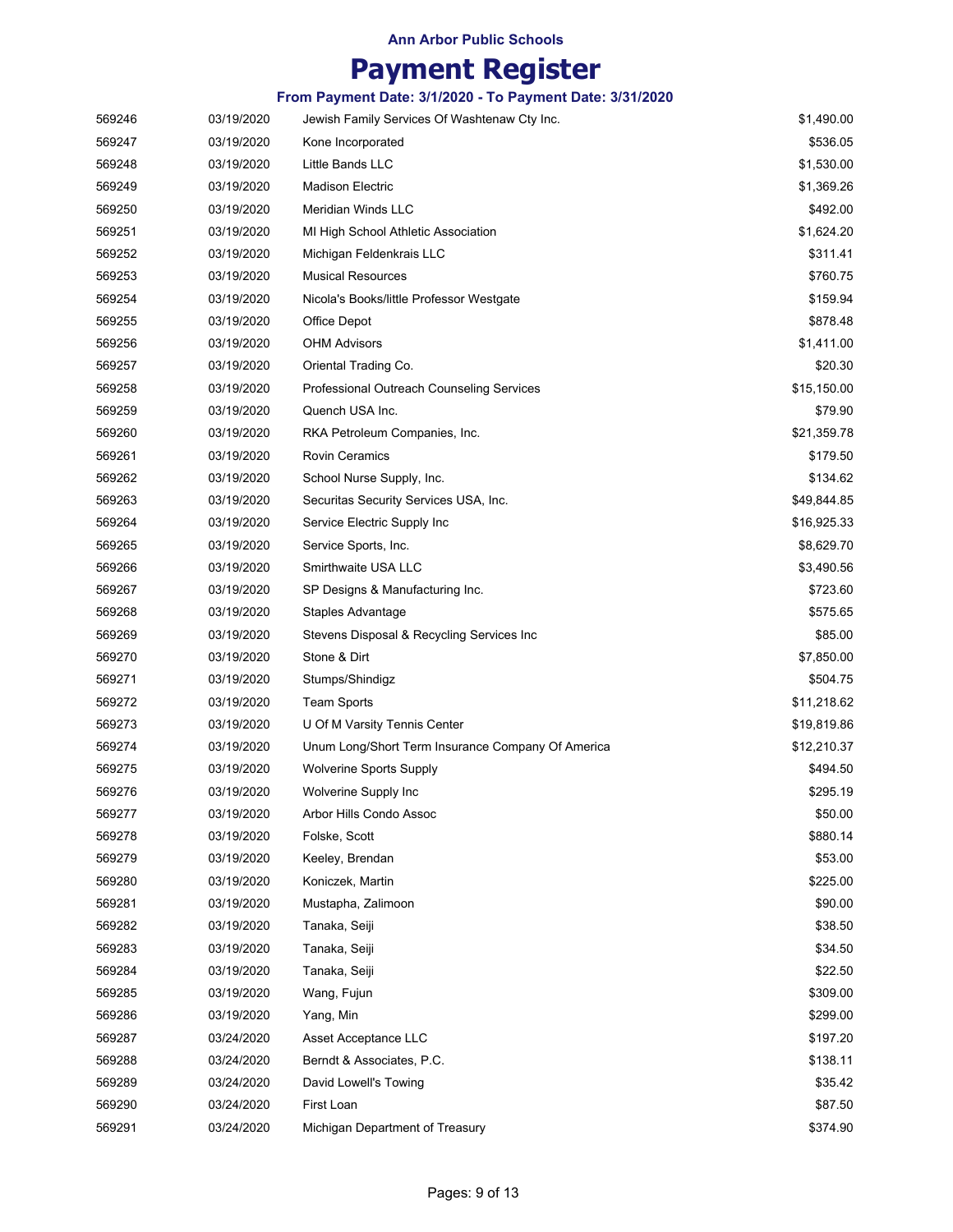# **Payment Register**

| 569292 | 03/24/2020 | Michigan Education Association (MEA)               | \$182.96     |
|--------|------------|----------------------------------------------------|--------------|
| 569293 | 03/24/2020 | Michigan Guaranty Agency                           | \$84.45      |
| 569294 | 03/24/2020 | Michigan Guaranty Agency                           | \$1.49       |
| 569295 | 03/24/2020 | Oklahoma Centralized Support Registry- FOC 711     | \$311.90     |
| 569296 | 03/24/2020 | Pioneer Credit Recovery                            | \$300.19     |
| 569297 | 03/24/2020 | State of Kansas                                    | \$205.20     |
| 569298 | 03/24/2020 | Stuart M. Collis (49530)                           | \$535.28     |
| 569299 | 03/24/2020 | U.S. Department of Education AWG or Pamela Tooson  | \$492.56     |
| 569300 | 03/24/2020 | U.S. Department of Education or Daniel L. Cobello  | \$92.08      |
| 569301 | 03/24/2020 | University Of Michigan Credit Union                | \$50.00      |
| 569302 | 03/24/2020 | US Department Of Education                         | \$194.87     |
| 569303 | 03/24/2020 | US Department Of Education                         | \$300.19     |
| 569304 | 03/24/2020 | US Department of Justice                           | \$60.00      |
| 569305 | 03/24/2020 | Weber & Olcese, P.L.C                              | \$431.20     |
| 569306 | 03/24/2020 | Allied Interstate Inc.                             | \$220.65     |
| 569307 | 03/24/2020 | Chapter 13 Trustee                                 | \$253.85     |
| 569308 | 03/24/2020 | Michigan Guaranty Agency                           | \$198.40     |
| 569309 | 03/24/2020 | Michigan State Disbursement Unit                   | \$4,771.27   |
| 569310 | 03/24/2020 | Office Of The Chapter 13 Trustee                   | \$516.59     |
| 569311 | 03/24/2020 | U.S. Department Of Education                       | \$199.49     |
| 569312 | 03/24/2020 | <b>United States Treasury</b>                      | \$271.63     |
| 569313 | 03/24/2020 | US Department Of Education                         | \$87.07      |
| 569314 | 03/24/2020 | US Department Of Education                         | \$81.64      |
| 569315 | 03/24/2020 | US Department Of Education                         | \$83.63      |
| 569316 | 03/24/2020 | US Dept Of Education                               | \$203.56     |
| 569317 | 03/24/2020 | Washington State Support Registry                  | \$230.76     |
| 569318 | 03/26/2020 | A2 Breakdance                                      | \$1,515.07   |
| 569319 | 03/26/2020 | ABM Industry Groups, LLC                           | \$497,564.00 |
| 569320 | 03/26/2020 | Adrian Tecumseh Fence Company                      | \$861.00     |
| 569321 | 03/26/2020 | Aero Filter, Inc.                                  | \$18,949.90  |
| 569322 | 03/26/2020 | All The King's Men Chess and Brain Games           | \$2,722.53   |
| 569323 | 03/26/2020 | <b>Arbor Chess</b>                                 | \$11,629.88  |
| 569324 | 03/26/2020 | Arbor Springs Water                                | \$32.00      |
| 569325 | 03/26/2020 | Barnes & Noble                                     | \$75.98      |
| 569326 | 03/26/2020 | <b>Baruzzini Aquatics</b>                          | \$8,100.00   |
| 569327 | 03/26/2020 | <b>Belle Tire</b>                                  | \$166.97     |
| 569328 | 03/26/2020 | <b>Blick Art Materials LLC</b>                     | \$61.44      |
| 569329 | 03/26/2020 | <b>Carpentry Concepts &amp; Ceilings</b>           | \$8,616.92   |
| 569330 | 03/26/2020 | Cassandra Benion DBA ECT - Educate, Consult, Train | \$1,150.00   |
| 569331 | 03/26/2020 | Central Michigan Paper (cmp)                       | \$760.40     |
| 569332 | 03/26/2020 | ChompAway Ventures LLC DBA Jan-Pro Detroit         | \$585.00     |
| 569333 | 03/26/2020 | Cintas                                             | \$6,826.74   |
| 569334 | 03/26/2020 | City Of Ann Arbor Treasurer                        | \$250.00     |
| 569335 | 03/26/2020 | Colman Wolf Supply Company                         | \$4,194.57   |
| 569336 | 03/26/2020 | <b>Cumberland Therapy Services, LLC</b>            | \$6,510.00   |
| 569337 | 03/26/2020 | Detroit Edison Or Dte Energy                       | \$30,759.30  |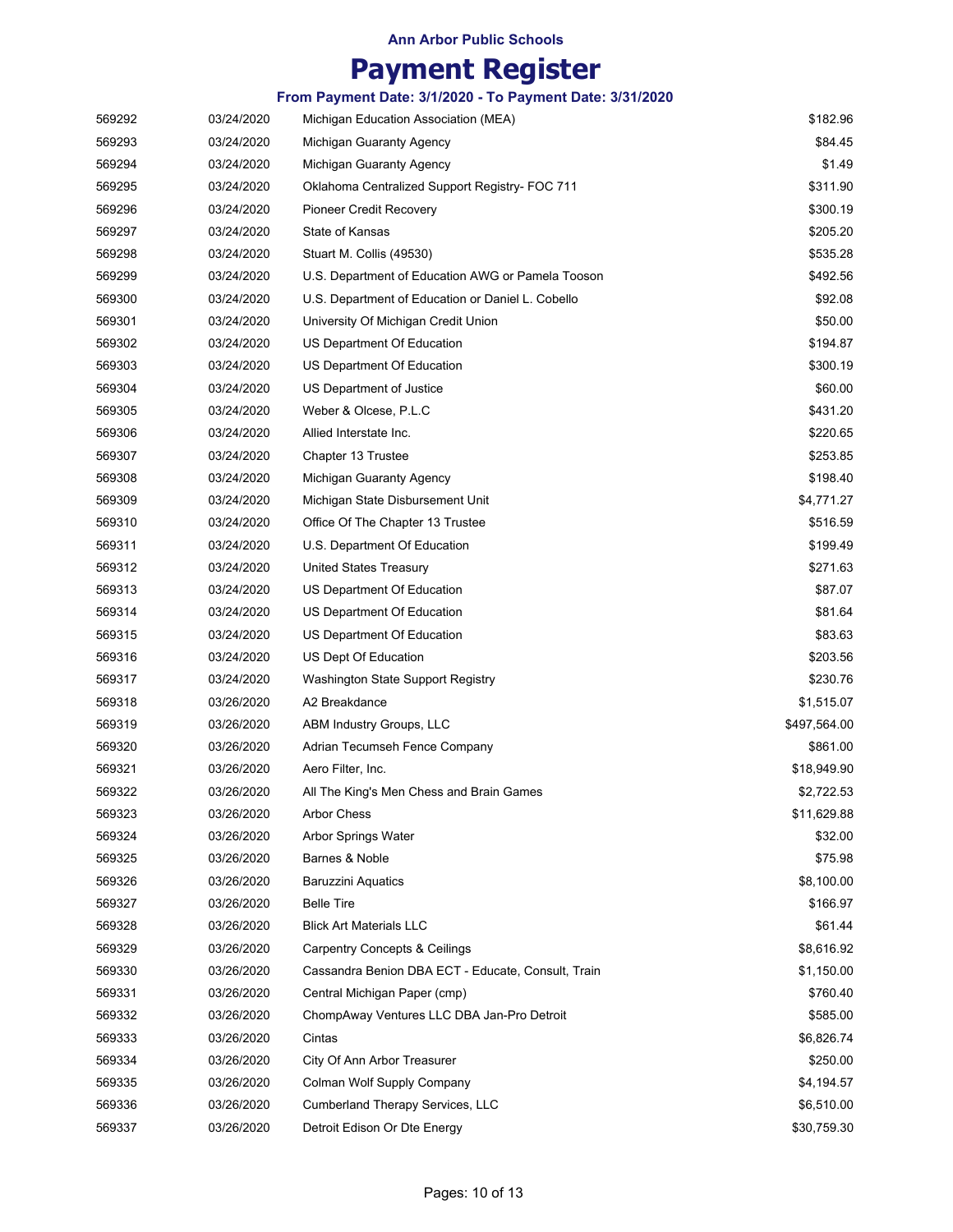# **Payment Register**

| 569338 | 03/26/2020 | Dte Energy                                         | \$4,700.33  |
|--------|------------|----------------------------------------------------|-------------|
| 569339 | 03/26/2020 | Eastbay, Inc.                                      | \$927.81    |
| 569340 | 03/26/2020 | <b>Edmondson Security Solutions</b>                | \$2,449.50  |
| 569341 | 03/26/2020 | Ferguson Enterprises, Inc.                         | \$6,223.01  |
| 569342 | 03/26/2020 | Follett School Solutions, Inc.                     | \$291.93    |
| 569343 | 03/26/2020 | Fontanesi and Kann Co.                             | \$1,500.00  |
| 569344 | 03/26/2020 | GameTime c/o Sinclair Recreation                   | \$2,817.98  |
| 569345 | 03/26/2020 | Gaynor, Jeffrey, T                                 | \$130.00    |
| 569346 | 03/26/2020 | Heinemann Greenwood Publishing                     | \$1,177.20  |
| 569347 | 03/26/2020 | <b>IDN- Hardware Sales Inc.</b>                    | \$1,751.00  |
| 569348 | 03/26/2020 | Impressive Promotional Products, LLC               | \$2,564.10  |
| 569349 | 03/26/2020 | Ira Glovinsky, Ph.D.                               | \$980.00    |
| 569350 | 03/26/2020 | J W Pepper & Sons, Inc                             | \$585.99    |
| 569351 | 03/26/2020 | Jackson Service Company                            | \$4,729.00  |
| 569352 | 03/26/2020 | Johnson, Bryan, Lee                                | \$130.00    |
| 569353 | 03/26/2020 | Johnstone Supply Detroit Group                     | \$755.00    |
| 569354 | 03/26/2020 | Judson Allen DBA Jud LLC                           | \$9,850.00  |
| 569355 | 03/26/2020 | Judson Allen DBA Jud LLC                           | \$1,369.00  |
| 569356 | 03/26/2020 | Kelly-Shaieb, Jessica, Leigh                       | \$130.00    |
| 569357 | 03/26/2020 | Kone Incorporated                                  | \$6,727.58  |
| 569358 | 03/26/2020 | Lazarus, Rebecca, Ruth                             | \$130.00    |
| 569359 | 03/26/2020 | Level Design                                       | \$4,616.40  |
| 569360 | 03/26/2020 | Lily Weightlifting LLC                             | \$310.47    |
| 569361 | 03/26/2020 | Lovin Comfort LLC                                  | \$138.00    |
| 569362 | 03/26/2020 | <b>Madison Electric</b>                            | \$83.25     |
| 569363 | 03/26/2020 | Marxmoda, Inc.                                     | \$8,240.00  |
| 569364 | 03/26/2020 | Medco Supply Co (lockbox) Or Masune & Surgical S   | \$60.27     |
| 569365 | 03/26/2020 | <b>Mediscan Staffing Services</b>                  | \$1,906.45  |
| 569366 | 03/26/2020 | Michigan Futsal Factory Academy, LLC               | \$2,544.31  |
| 569367 | 03/26/2020 | Michigan Power Rodding, Inc.                       | \$480.00    |
| 569368 | 03/26/2020 | Mitchell & Mouat Architects                        | \$28,178.50 |
| 569369 | 03/26/2020 | NUCO2 Inc                                          | \$841.88    |
| 569370 | 03/26/2020 | Office Depot                                       | \$6,012.33  |
| 569371 | 03/26/2020 | <b>OHM Advisors</b>                                | \$50,123.25 |
| 569372 | 03/26/2020 | Quadient Finance USA, Inc.                         | \$139.00    |
| 569373 | 03/26/2020 | <b>Quill Corporation</b>                           | \$101.67    |
| 569374 | 03/26/2020 | Really Good Stuff                                  | \$1,443.51  |
| 569375 | 03/26/2020 | <b>Rifton Equipment</b>                            | \$266.25    |
| 569376 | 03/26/2020 | RKA Petroleum Companies, Inc.                      | \$14,815.95 |
| 569377 | 03/26/2020 | Safety Systems, Inc.                               | \$75.00     |
| 569378 | 03/26/2020 | Sanchin Systems Inc. And The O.s.k.a.              | \$201.84    |
| 569379 | 03/26/2020 | School Specialty Inc*                              | \$292.08    |
| 569380 | 03/26/2020 | Shelving+Rack Systems, Inc                         | \$2,756.20  |
| 569381 | 03/26/2020 | Simone Danyiell Lightfoot                          | \$130.00    |
| 569382 | 03/26/2020 | Snap-on Industrial a Division of IDSC Holdings LLC | \$492.18    |
| 569383 | 03/26/2020 | Sphero, Inc.                                       | \$199.96    |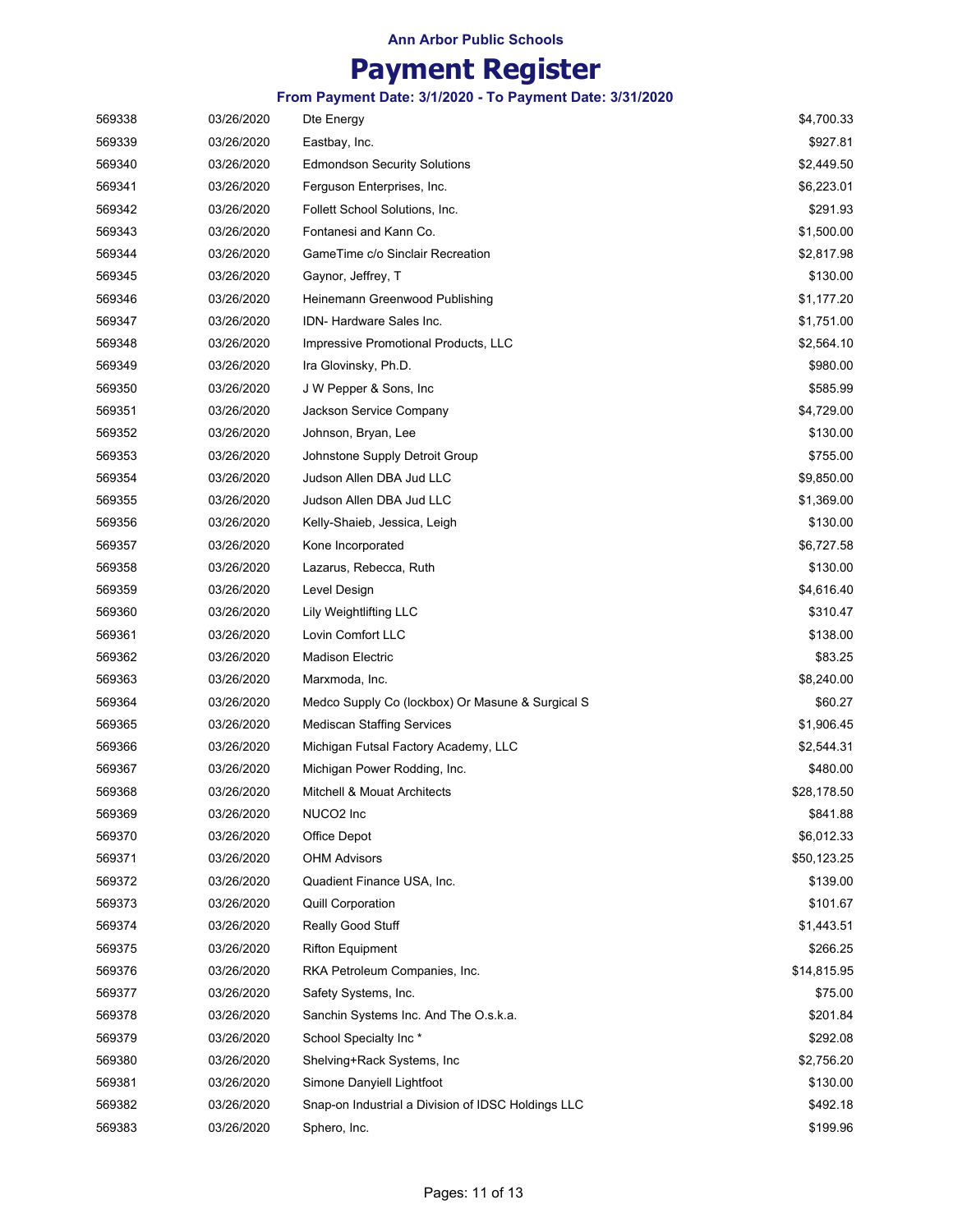### **Payment Register**

**From Payment Date: 3/1/2020 - To Payment Date: 3/31/2020**

| 569384             | 03/26/2020 | Staples Advantage                      | \$699.37                   |
|--------------------|------------|----------------------------------------|----------------------------|
| 569385             | 03/26/2020 | State Of Michigan Labor And Economic G | \$120.00                   |
| 569386             | 03/26/2020 | Sunglo Restoration Svcs Inc            | \$2,002.00                 |
| 569387             | 03/26/2020 | Supply Master                          | \$410.40                   |
| 569388             | 03/26/2020 | Susan Eunice Baskett                   | \$130.00                   |
| 569389             | 03/26/2020 | Teachers Discovery                     | \$141.83                   |
| 569390             | 03/26/2020 | Therapro Inc                           | \$529.74                   |
| 569391             | 03/26/2020 | Unit Packaging                         | \$193.30                   |
| 569392             | 03/26/2020 | W.J. O'Neil Company                    | \$94,281.03                |
| 569393             | 03/26/2020 | Washtenaw Intermediate School District | \$414.00                   |
| 569394             | 03/26/2020 | Waste Management                       | \$994.50                   |
| 569395             | 03/26/2020 | <b>Wolverine Sports Supply</b>         | \$344.64                   |
| 569396             | 03/26/2020 | Block, Margery, E                      | \$45.00                    |
| 569397             | 03/26/2020 | Darnton, Davy                          | \$69.00                    |
| 569398             | 03/26/2020 | Hill, Martha                           | \$5.00                     |
| 569399             | 03/26/2020 | Hinderer, Michael                      | \$90.00                    |
| 569400             | 03/26/2020 | Hood, Keith                            | \$22.50                    |
| 569401             | 03/26/2020 | Kennedy, Elaine                        | \$10.00                    |
| 569402             | 03/26/2020 | Kennedy, Elaine                        | \$10.00                    |
| 569403             | 03/26/2020 | Kennedy, Elaine                        | \$25.00                    |
| 569404             | 03/26/2020 | Kozakiewicz, Michael                   | \$115.00                   |
| 569405             | 03/26/2020 | Sommerfeld, Tom                        | \$10.00                    |
| 569406             | 03/26/2020 | Sommerfeld, Tom                        | \$98.00                    |
| 569407             | 03/26/2020 | Weid, Barbara                          | \$69.00                    |
| 569408             | 03/26/2020 | Wu, Fan                                | \$125.00                   |
| 569409             | 03/26/2020 | Resolute Protection Specialists        | \$190.00                   |
| Type Check Totals: |            |                                        | $\overline{$6,386,414.78}$ |
| <b>EFT</b>         |            |                                        |                            |
| 324808             | 03/04/2020 | <b>PCMI</b>                            | \$62,688.60                |
| 324809             | 03/25/2020 | <b>BMO HARRIS BANK N.A.</b>            | \$265,766.28               |
| 327667             | 03/19/2020 | <b>PCMI</b>                            | \$993.31                   |
| 327668             | 03/19/2020 | <b>PCMI</b>                            | \$7,967.27                 |
| 330467             | 03/20/2020 | PCMI                                   | \$14,004.74                |
| 330468             | 03/20/2020 | PCMI                                   | \$13,322.38                |
| 330469             | 03/20/2020 | PCMI                                   | \$22,799.05                |
| 330470             | 03/23/2020 | PCMI                                   | \$55,582.37                |
| 330471             | 03/06/2020 | EDUStaff, LLC                          | \$251,144.38               |
| 330472             | 03/06/2020 | EDUStaff, LLC                          | \$1,497.60                 |
| 330473             | 03/20/2020 | EDUStaff, LLC                          | \$277,004.11               |
| Type EFT Totals:   |            |                                        | \$972,770.09               |

Chase-Checking - General Fund -Checking Total

|                | <b>Transaction Amount Reconciled Amount</b> |
|----------------|---------------------------------------------|
| \$0.00         | \$1.116.499.91                              |
| \$5.269.775.87 | \$5.269.775.87                              |
| \$0.00         | \$139.00                                    |
| \$0.00         | \$0.00                                      |